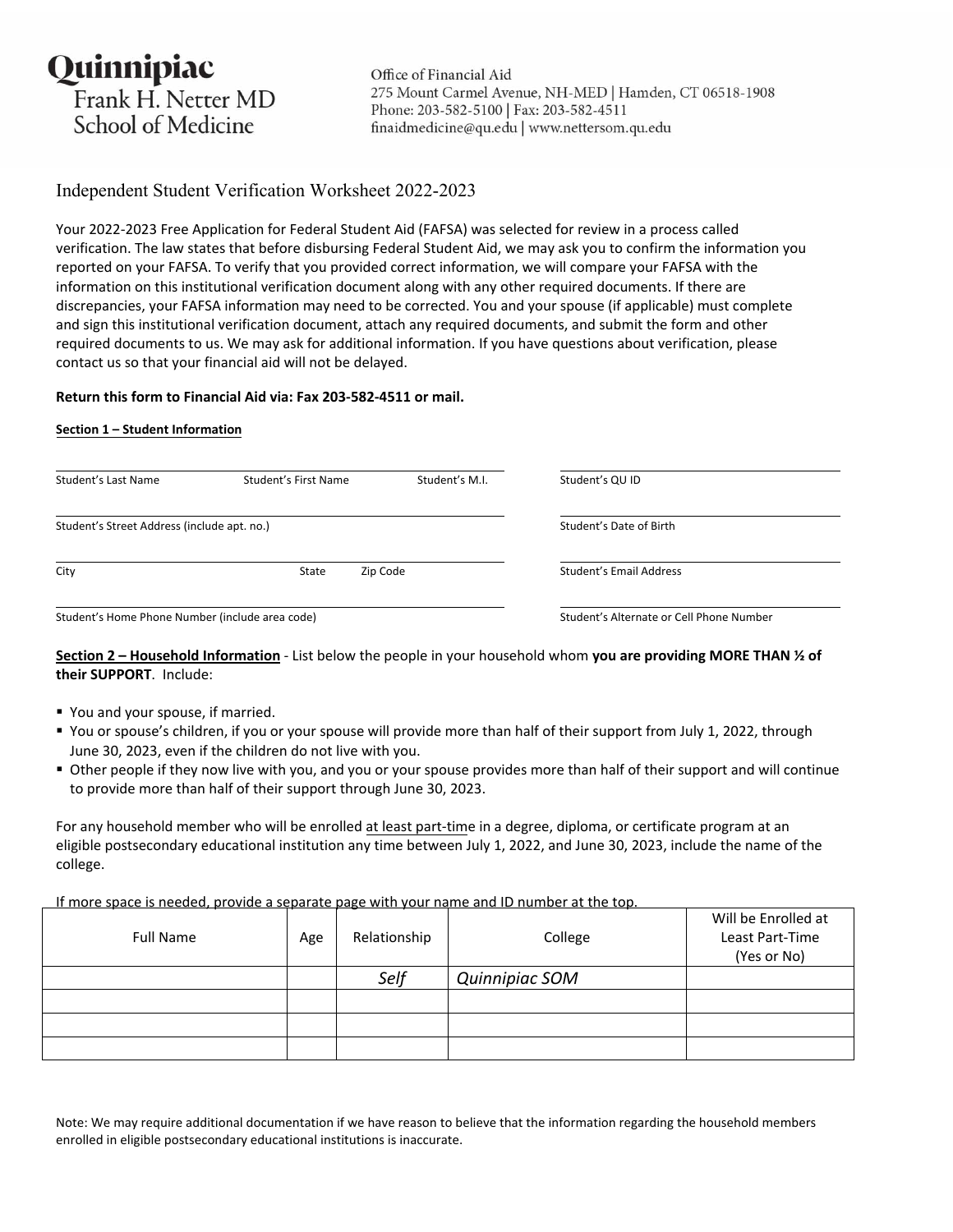**\_\_\_\_\_\_\_\_\_\_\_\_\_\_\_\_\_\_\_\_\_\_\_\_\_** 

### **Section 3 – Income/Tax Information – If Filed or Will File a 2020 Tax Return**

**Important Note:** The instructions below apply to you and your spouse, if you are married. Notify the financial aid office if you or your spouse filed separate IRS income tax returns for 2020 or had a change in marital status after December 31, 2020.

**Instructions**: Complete this section if you and your spouse filed or will file a 2020 IRS income tax return (s). *The best way to verify income is by using the IRS Data Retrieval Tool (IRS DRT*) *that is part o*f *FAFSA.* In most cases, no further documentation is needed to verify 2020 IRS income information that was transferred into your FAFSA using the IRS DRT if that information was not changed by the FAFSA filer. In most cases, for electronic tax return filers, 2020 IRS income tax return information is available for the IRS DRT or the IRS Tax Return Transcript within 2–3 weeks after the 2020 electronic IRS income tax return has been accepted by the IRS. Generally, for filers of 2020 paper IRS income tax returns, the 2020 IRS income tax return information is available for the IRS DRT or the IRS Tax Return Transcript within 6–8 weeks after the 2020 paper IRS income tax return has been received by the IRS. Contact the financial aid office if more information is needed about using the IRS DRT or obtaining an IRS Tax Return Transcript.

#### **Check the box that applies:**

О

Ο

I have used the IRS DRT from the *FAFSA on the Web* to transfer 2020 IRS income tax return information into my FAFSA*.*  I have not yet used the IRS DRT from the *FAFSA on the Web*, but will use the tool to transfer 2020 IRS income tax return information into my FAFSA.

I am unable to or choose not to use the IRS DRT from the *FAFSA on the Web*, and instead will provide the school a **2020 IRS Tax Return Transcript(s)**.

A **2020 IRS Tax Return Transcript** may be obtained through:

- Get Transcript by MAIL Go to [www.irs.gov](http://www.irs.gov), under the Tools heading, click "Get your tax record." Click "Get Transcript by MAIL." Make sure to request the "IRS Tax Return Transcript" and *NOT* the "IRS Tax Account Transcript."
- Get Transcript ONLINE Go to [www.irs.gov,](http://www.irs.gov) under the Tools heading, click "Get your tax record" Click "Get Transcript ONLINE." Make sure to request the "IRS Tax Return Transcript" and *NOT* the "IRS Tax Account Transcript."
- Automated Telephone Request 1‐800‐908‐9946
- Paper Request Form IRS Form 4506T‐EZ or IRS Form 4506‐T

If you and your spouse filed separate 2020 IRS income tax returns, the IRS DRT cannot be used and the **2020 IRS Tax Return Transcript(s)** must be provided for each.

*\_\_\_\_* Check here if a **2020 IRS Tax Return Transcript(s** is provided.

\_\_\_\_ Check here if a **2020 IRS Tax Return Transcript(s** will be provided later.

#### **Certification and Signature(s) – please print and sign**

Each person signing below certifies that all of the information reported is complete and correct.

| Student's Signature (Required) | Date | WARNING: If you purposely give false or<br>misleading information you may be fined,<br>sentenced to prison, or both. |
|--------------------------------|------|----------------------------------------------------------------------------------------------------------------------|
|                                |      |                                                                                                                      |

Spouse's Signature (Optional) and the control of the control of the control of the control of the control of the control of the control of the control of the control of the control of the control of the control of the cont